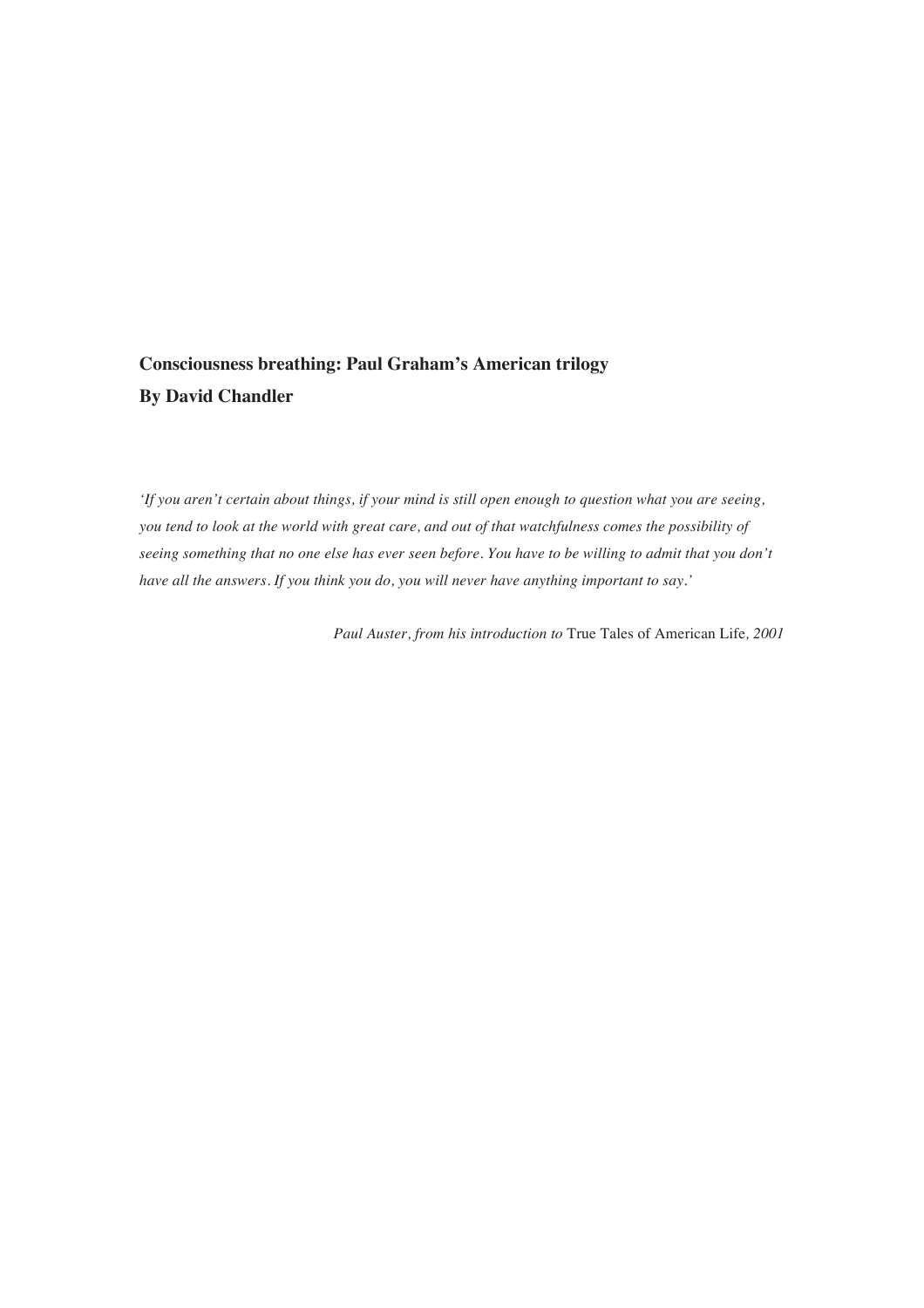*In any weather, at any hour of the day or night, I have been anxious to improve the nick of time, and notch it on my stick too; to stand on the meeting of two eternities, the past and future, which is precisely the present moment; to toe that line.* 

*Henry David Thoreau, from* Walden, *1854*

We are in *The Present*, turning and unfolding the pages of Paul Graham's 2012 book of that name. The photographs we see are taken on the streets of New York, or rather they monitor those streets. For there's something systematic in Graham's tracking of people over short sequences of two or three images, the photographer's focus following their movement or shifting among the crowd from person to person, from picture to picture. Street corner vantage points are taken up, and held, sight lines are drawn, and as people drift in and out of the frame the photographs appear to replicate Graham's mind wandering, his quality of attention varying: a odd gesture registering here, an awkward posture there, a look of confidence perhaps, then something more fragile, a trace of anguish; or more simply a coincidence of stripes rippling across a scene. A black woman in a vermillion dress steps from the shadows and casts her own shadow on a yellow taxi as she passes. It's a chromatic luxury – one of many in *The Present* – that in the following picture begins to unravel and dissolve away into the city.

Elsewhere in that city people walk towards the camera, they cross the street and Graham's camera checks their progress, once twice, and again. They are physically there, in action, but often lost in their thoughts, oblivious to the moment captured, to the way their arm might be resting on their bag, to their melancholy expression, to the picture of their own presence. The camera seems to reach out to them in this way, its light sensitivity like a touch; a transmitted thought that generates a kind of intimacy. It's an illusion of course; there is no meeting of minds here, after all, the crowd is a good place to be alone in. But the extreme care taken, the quality of close observation and Graham's evident interest in minute details – the creases of human existence – *feels* like a connection is being made; fleetingly so at the point of the exposure, but permanently in the photograph, drawing us the viewers into an act of great recognition and empathy. And this tangible sense is given weight by the repetition that is so central to the structure of the work. The frozen moment of the photograph is unlocked by the inclusion of another, taken a moment later, a fraction of a second or maybe more – and then in some picture sequences a minute may have past before we stare again into the same slice of urban space. But what this reiteration confirms, reinforces, is the very process of watching itself, and the physical presence of the photographer (so often the absent presence) in time and on the street; a standing, shuffling figure amongst others, his camera trained at eye level looking out across the endless permutations of bodies moving through the built environment, at all the visual surprises this generates, at the points of coherence and chaos, the absurdities and incongruities, and at the constant flow of possible human stories.

And as we, too, contemplate all this through the pages of *The Present*, Graham's shutter clicks away in our imagination, taking on an intermittent, metronomic quality, the sense of echo and anticipation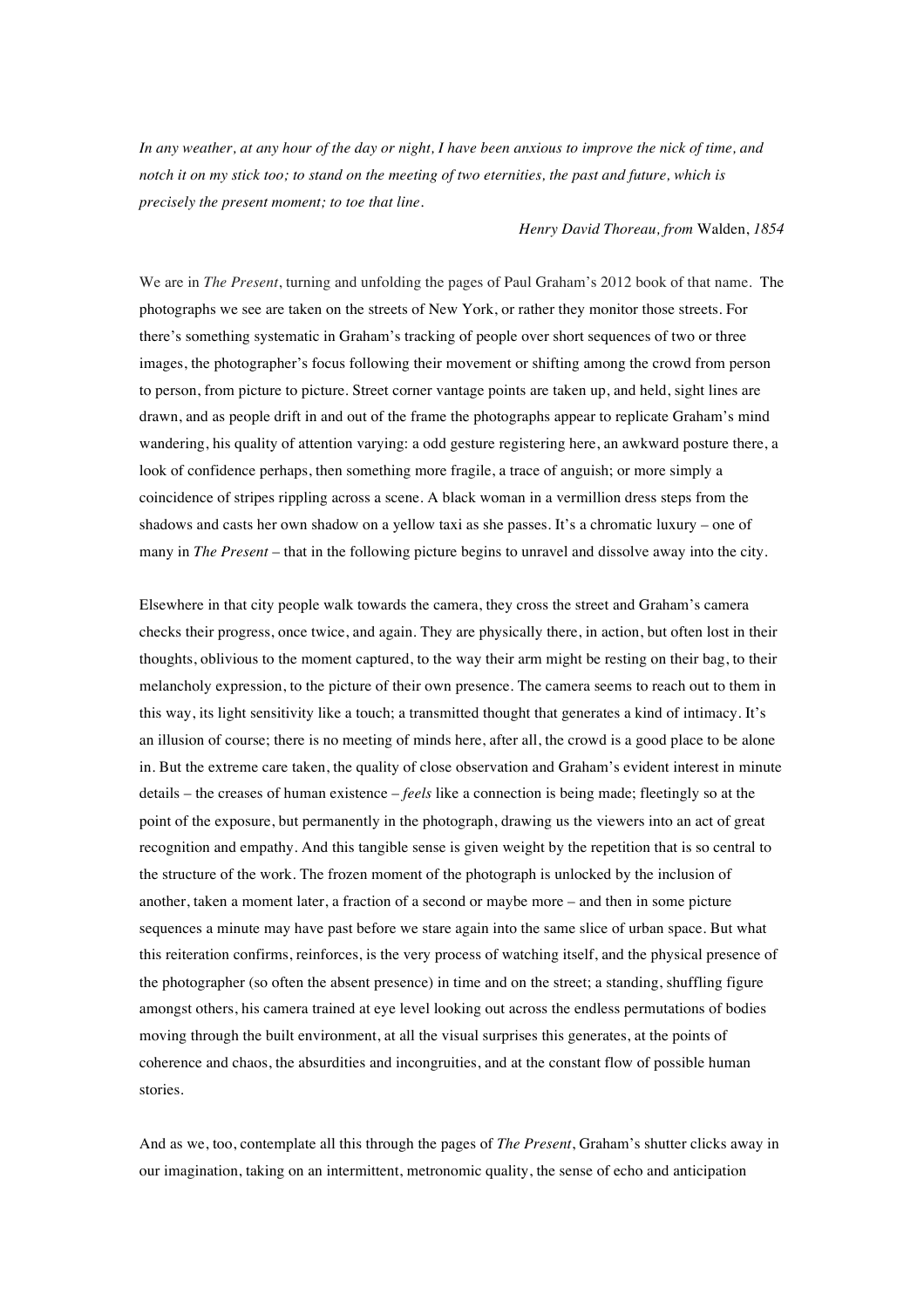gradually playing into the way the pictures are read and the book is experienced. Photography cannot replicate the way our eyes observe the world, but here it seems to mimic the reflexive visual adjustments of human sight. Using the power and precision of the camera lens, Graham elegantly reminds us that seeing is linked to cognition, and so is a form of intelligence; and that, in turn, the act of photographing is a profoundly embodied experience. In this extraordinary piece of work the operation of the machine, the tick of the metronome, is also a heartbeat.

…………………….

Following *American Night* in 2003 and *a shimmer of possibility* in 2007, *The Present* is the most recent of what has come to be seen as an important trilogy of works made by Paul Graham in the US over the last fifteen years or so. Although they were not conceived as such, there is a compelling case for regarding them now as unified series of works, linked not only by common subject matter but also by underlying themes and ideas that have developed, in part, from Graham's response to the social landscape of America since he began making photographs there in 1998. It is true that the three works – and from the outset we should be more specific and say that they were principally books at the point of conception – gain much of their immediate visual charge from this new national context, from an encounter with a specific cultural geography and with what are at times desperate social circumstances. Yet the works also represent a significant shift of tone in Graham's practice. His work has always generated momentum through its abrupt changes of subject and approach. But in his American trilogy the shift and its implications seem more far-reaching. As a process it might be usefully described as an 'opening-out'; not simply in the sense of an outward looking view, of journeying and social interaction – although the work is all of these things – but also in relation to a more fluid form of picture making that has moved away from the single definitive image towards short integrated sequences of pictures. In one sense this is an editorial decision on Graham's part, to reveal more of the 'flow' of his practice; to suggest more of the searching involved in what Vilém Flusser has called 'the gesture of photographing', acknowledging the tentative 'movement of doubt' working away inside each encounter with a subject. It suggests what Graham has described as 'a less forceful, more inclusive attitude', a 'rejection of absoluteness and finality' as a more fitting response to the tenor of his times. But embedded in this, too, almost as a natural consequence of his changing priorities, has been a renewed emphasis in the American work on the critical potential of vision, as an acute, but also fallible sense, and importantly as a *process*, one intimately connected to the development of understanding as it changes, moment by moment, through time. So Graham's loosening of the picture-making reigns in fact belies a profound reconsideration of how photographs might function and communicate with the viewer. And, vitally for him, it has also re-affirmed the photographer's primary condition of seeing and recording the world directly as it ebbs and flows around him.

In 2010 during the making of *The Present*, Graham gave a presentation at MOMA, New York, in which he endorsed this primary condition of photographic seeing for what he characterised as an indifferent art world, one that habitually misunderstands the medium's unique, distinguishing qualities.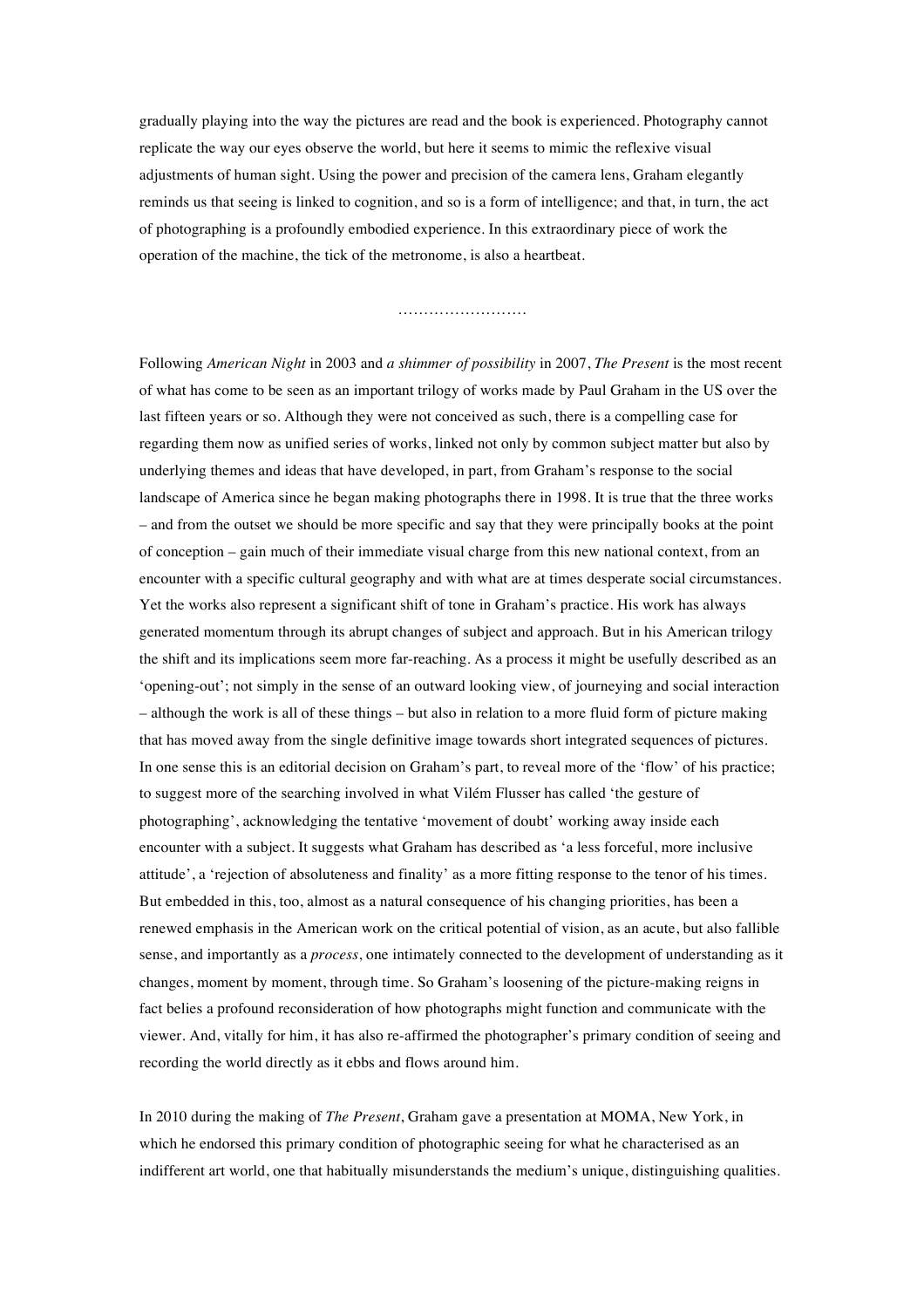It was a timely intervention; one that also gave him an opportunity to voice the personal credo that his recent American work had, to that date, so persuasively articulated in visual terms. It is, he said, 'through force of vision', that photographers 'strive to pierce the opaque threshold of the *now*, to express something of the *thus* and *so* of life at the point they recognise it. They struggle through photography to define these moments and bring them forward in time to us, to the here and now, so that with the clarity of hindsight, we may glimpse something of what it was they had perceived.' In this, he suggested, we begin to unveil 'the creative act at the heart of serious photography: nothing less than the measuring and folding of the cloth of time itself.'

From the time he started working outside of the UK during the mid-1980s onwards, most frequently in Europe but also temporarily in Japan, Graham's work began to push the photographic image to expressionist extremes and, like the German photographers he was becoming friends with at the time, such as Michael Schmidt and Volker Heinze, his work gained much of its energy and atmosphere from the stark, revelatory exposure of things close to hand. Works such as *New Europe* (1988-92), *Empty Heaven* (1989-95), *End of An Age* (1996-1998), and the short series *Paintings* (1997-1999), for example, are dominated by a dark, flash-lit interiority only occasionally relieved by brief glimpses of daylight. Reality in these works is very much at the service of the camera, metaphors for social unease and historical trauma are wrenched from hidden corners, appearances become diffused, and colour – always at the fevered centre of the work – is calibrated to psychological intensity. *End of An Age* in particular represents something of a passionate finale to this period of work. Its embracing of photographic 'mistakes' – rich colour casts, blur, red-eye effects – was in part a riposte to the spectre of sterile photo-shopped perfection in photography at the time, and after more than a decade of challenging assumptions about what 'good' or legitimate photographs might be, *End of An Age* became a full-blown, summary assertion of Graham's own agency and control, as a photographer and printer, over the entire, uninhibited, unregulated range of the photographic vocabulary. But more personally, the work's portraits of young people – they are examples as much as individuals, a sampling of a youthful condition poised at the close of the century –were a vehicle for Graham to reflect back on his own youth, and to affect a form of closure on a particular time and experience. For all its hothouse intensity, an air of suspended time and even exhaustion permeates *End of An Age*. The work was both a climax and a kind of epitaph, and in 1998 soon after it was completed Graham started visiting the US more regularly and began making the first photographs of an as yet undefined project, one eventually published as *American Night* in 2003.

………………

Some of those first pictures, taken in New York during 1998 and 1999, where sunlight cuts through the murky air of the streets like a corrosive force, now burn away at the centre of *American Night*. They have some of the dark intensity of Graham's European work, but immediately take us into a very different cultural space. The languid, introspective subjects of *End of An Age* had been a generation of what Graham called, 'monocultural kids', representatives of a white, western social model already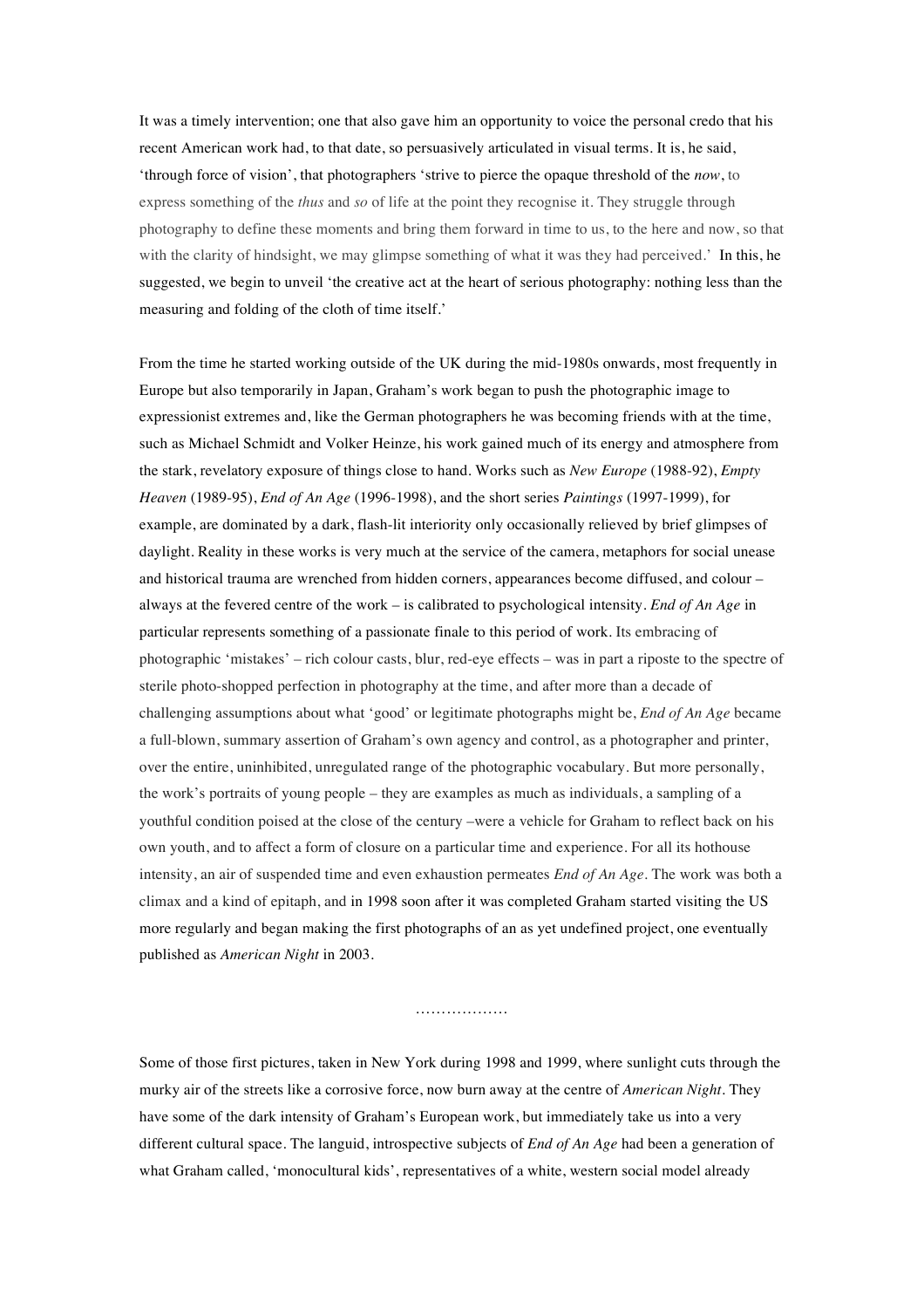consigned to the past; a sense of decadence, and even social detachment, inflecting the work's feeling of exhaustion. A strong atmosphere of fatigue and depletion also defines Graham's first American photographs, but now the African American people that loom out of the pictures appear in various states of distress, struggling, physically and emotionally with their environment as if being worn down by it. Even light – such a balm for those young Europeans – now appears an element of oppression.

The change of tone feels stark and extraordinary. And it is almost the first instance in Graham's entire body of published work when we find him, in any concerted way, out on the street, in that very particular circumstance of making pictures as the life of a city flows around him. Most of the work for *American Night* was made between 1998 and 2002, a period during which Graham was essentially in the process of moving to the US. In fact he didn't settle permanently in New York until the work was almost finished. So it's important to think of him beginning to photograph in America, and on the street, as part of a more general orientation and exploration in a country that was about to become his home. But what we discover in those first pictures for *American Night* is that this quickly took on a more urgent sense of purpose in his work. Placed now in the troubled core of that book along with other photographs made in a similar vein over the next four years or so, those early images form part of ten-picture section which preserves something of Graham's initial, visceral response to the very palpable social and economic divisions in the country and, more specifically, to position of race at the heart of those divisions. As Graham has said: 'anyone who comes to the United States with open eyes cannot fail to be moved by the racial/social inequalities here. It's the elephant in the room. To make work here, and *not* take that into account seems to me to be plainly ridiculous, and it makes you part of the problem...'

Yet part of what is so disconcerting about these photographs, part of the almost startled view of street that Graham asks us to share in, is that the act of looking is in itself bound up with a sense of discomfort. As Graham quickly reacts to the people around him, his lens loosely framing or closing in on them, the operation of his camera in these pictures is comprehended as an immediate, *felt* response to the physical conditions of the street. This *feeling* is reinforced by the body language of those he photographs; a woman who stares and clenches her fist, a man who grimaces as he bares his chest to the light, a man in a wheelchair who shields his face, maybe from the sun, maybe from the photographer, and another woman who sits at the curb-side and turns to meet the camera's gaze, a trace of anger in her weary look. The potency and instability of vision in these pictures, so wired to that intervention of corrosive light, seems symptomatic of a deep malaise within the experience of African Americans in the city. A condition given a sombre prognosis by the two photographs that bookend the section, both of which depict people with damaged vision. Their white surgical eye patches signal the peoples' frailty but also suggest a link between their bodies and the distressed fabric of the city, one layered by remnants and inscriptions, whose graffiti and old posters act as a kind of camouflage, an ageing surface against which the people have already begun to disappear.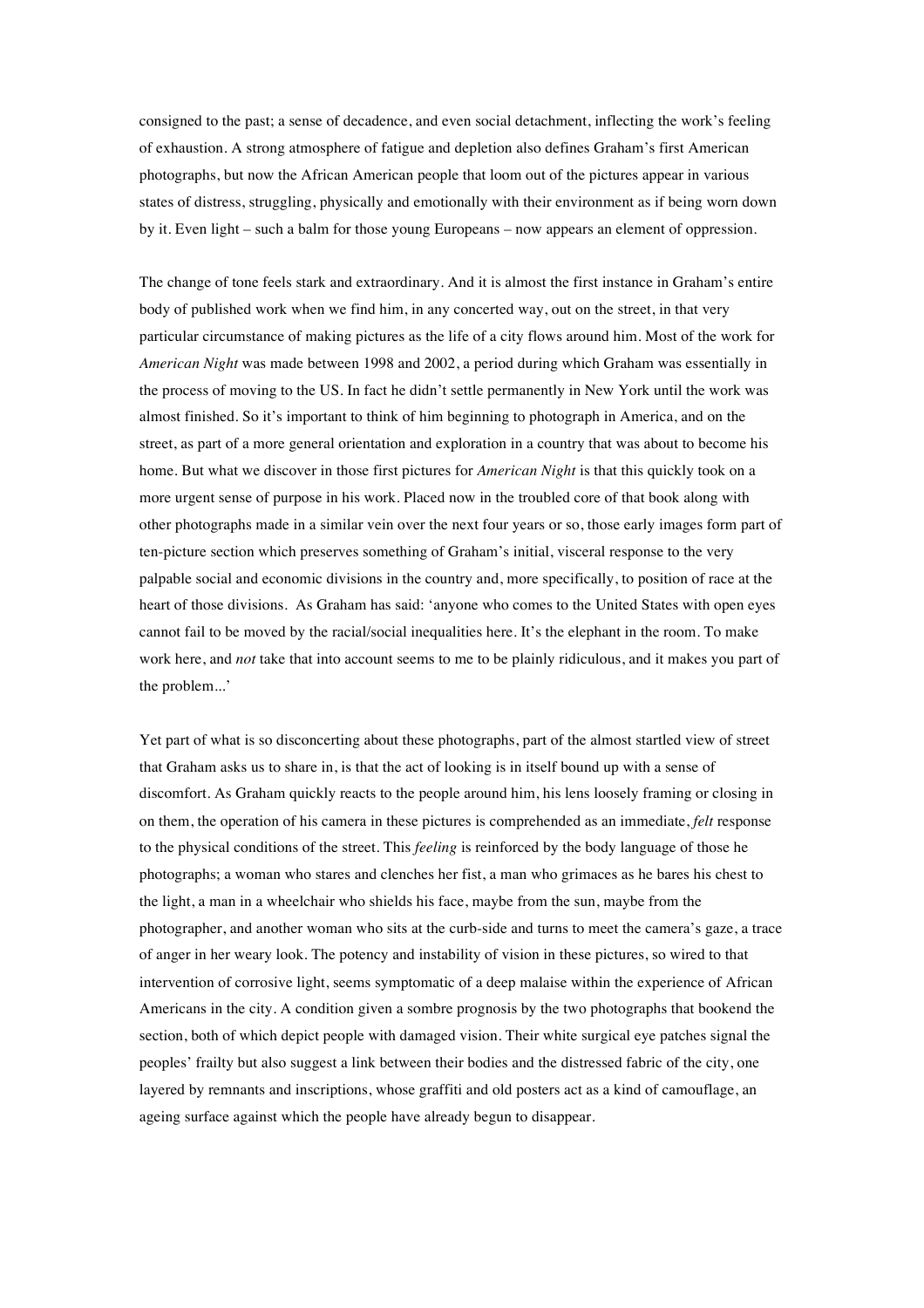From his earliest work Graham had been interested in the ways in which the camera might explore tensions between the visible and the invisible. But in these New York photographs those tensions are more explicitly dealt with, the dichotomies of light and darkness, presence and absence, visibility and blindness assuming an uncanny and almost febrile physicality. And yet, wrapped around them in *American Night* is an even stranger play about what is seen and not seen. If the city is the book's dense, dark epicentre, on the pages before and after it, we find its alternately pale and radiant reflection; another, hinterland America emptied out into different forms of blankness. In one, the images are so overexposed that they barely register on the page, the falling away of visual information demanding a relative increase of effort from the viewer, placing a new strain on the process of looking. But what is partially seen is in fact hardly there; the milky mirages are a succession of American non-places; windblown urban deserts of sweeping roads and their ramshackle accretions of roadside architecture, through which, in the mid-distance, the diminished, lone figures of the American poor conduct a faltering passage. All seems inert, absent, detached: as though the removal of colour and substance from the photographs had detected another more pervasive form of stilling, another deeper social disease.

Presence, of a kind, returns with peculiar force in the pin-sharp, full colour photographs that interrupt this series at erratic intervals, in which large and immaculate suburban houses glow in the Californian sunshine. The pictures complete Graham's envisioning of endemic inequality and help make *American Night* into a formidable viewing experience; the intrusion of intense colour saturation into all that bleached overexposure jolting the eye from poverty to affluence, cold to hot, effort to ease in a way that folds our awkward reading of the book into the social selectivity of sight that forms its overarching narrative. But inside this is another quieter but more insistent idea about the slow and systematic erosion of the human spirit; which, brought to its knees in the opaque pictures, has evaporated entirely into pristine Californian real estate: two scenes of a gradual disappearance enacted in plain sight.

*American Night* remains an uncompromising body of work. Its unsettling structure and its obscure white pictures a typically audacious transformation of experiments and mistakes that combine to make severe demands on the viewer, demands that still divide opinion more than a decade after the book's publication. There is something particularly provocative in the fact that Graham's first-seen American photographs were a series that defied viewing, and that the poetic and historical consciousness of his work is embellished in the book by faintly printed texts, from Herman Melville and José Saramago, that only become legible, become visible, with careful angling of the book towards the light. In his title alone he was invoking an historic, and potentially daunting litany of other projects, Walker Evans's *American Photographs*, Robert Frank's *The Americans*, Lee Freidlander's *The American Monument*, Stephen Shore's *American Surfaces*, Joel Sternfeld's *American Prospects* and so on. So in some ways American Night represents a confrontation with, at least in photographic terms, an almost sacred text, and at the same time finds its place as part of a wider process that has been called 'the continuous remaking of a nation', which, as David Campany has recently pointed out, can be seen as part of the American condition: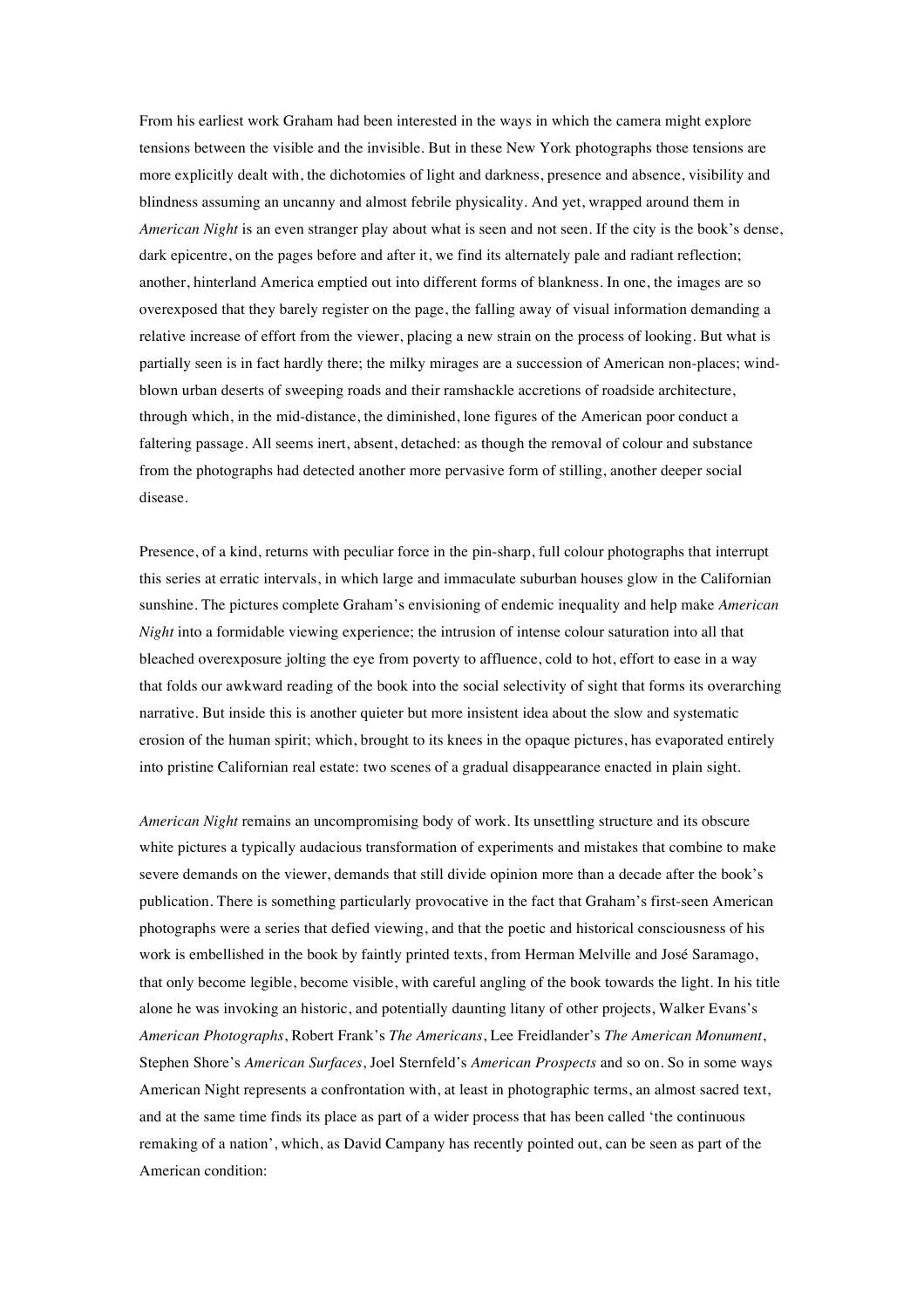*'…perhaps more than any other nation modern America was and is a restart, a remake, a second attempt, a project…a work in progress. The American experience is ongoing. It is in a state of constant becoming and thus needs to be monitored. As a result, the country has a more sovereign and integral relation to its self-image. America is not so much out there to be pictured, or even out there as a picture; rather the act of picturing is a primary act of diagnosis, definition, and self-assertion.'*

Like Robert Frank fifty years before him, Graham was an outsider and so had an oblique view of that self-image, but *American Night was* conceived to reflect, to 'diagnose', a national condition and was planned very consciously to span the country's four compass points, Graham finally visiting Atlanta in 2003 specifically to complete the geography.

There are echoes of the modern American canon throughout the final book, conscious memories of other landscapes, other journeys and other streets. There are even hints of Jeff Wall's tableaux melodramas in the book's central section, here repatriated to the streets and the photographic lineage they came from; and in the white pictures, there is an uncanny pre-figuring, too, of Doug Rickard's screen grabs from Street View in his *A New American Picture*. But in the making of *American Night* Graham was at pains to avoid any obvious comparisons and to banish any hint of nostalgia. Once again by teasing out new potential from the photographic process, from its full tonal range, he was able to critically revitalise a fading language and wrench the past firmly into the present. And in doing this he also snaps the viewer awake, breaking into the common reverie of exchange between photographer and viewer by demanding renewed effort and attention and an unprecedented, testing form of hands-on engagement with the book as an object.

The conceptual rigour of American Night, structured around the idea of a 'play within a play' – the more recognisable 'street photography' of the central section a deliberate foil for the de-familiarising misty inertia and colour flashes of outer pages – builds on Graham's work for *End of An Age*, whose portraits are arranged to suggest a gradual turning movement or *pirouette* through which its young subjects also fall under a kind of gently forensic examination. Both projects testify to the growing importance of the book in Graham's thinking at the time, not simply as a primary site for the photograph but as planned and resolved works in themselves. In both *End of An Age* and *American Night*, common 'errors' of the photographic process were the catalyst for Graham's ideas to develop, but in each case single photographs and the picture making process became finally subservient to the editorial strategies that define the books' structures and bring the works to fruition.

But for Graham, by late 2003, travelling and photographing in America, the experience of visiting places, meeting people, being on the street, had taken on a momentum of its own. And it was the particular quality of this routine experience, with its minor acts of discovery and a growing feeling for social space and the textures of peoples' lives, that began to draw Graham into a new pattern of work,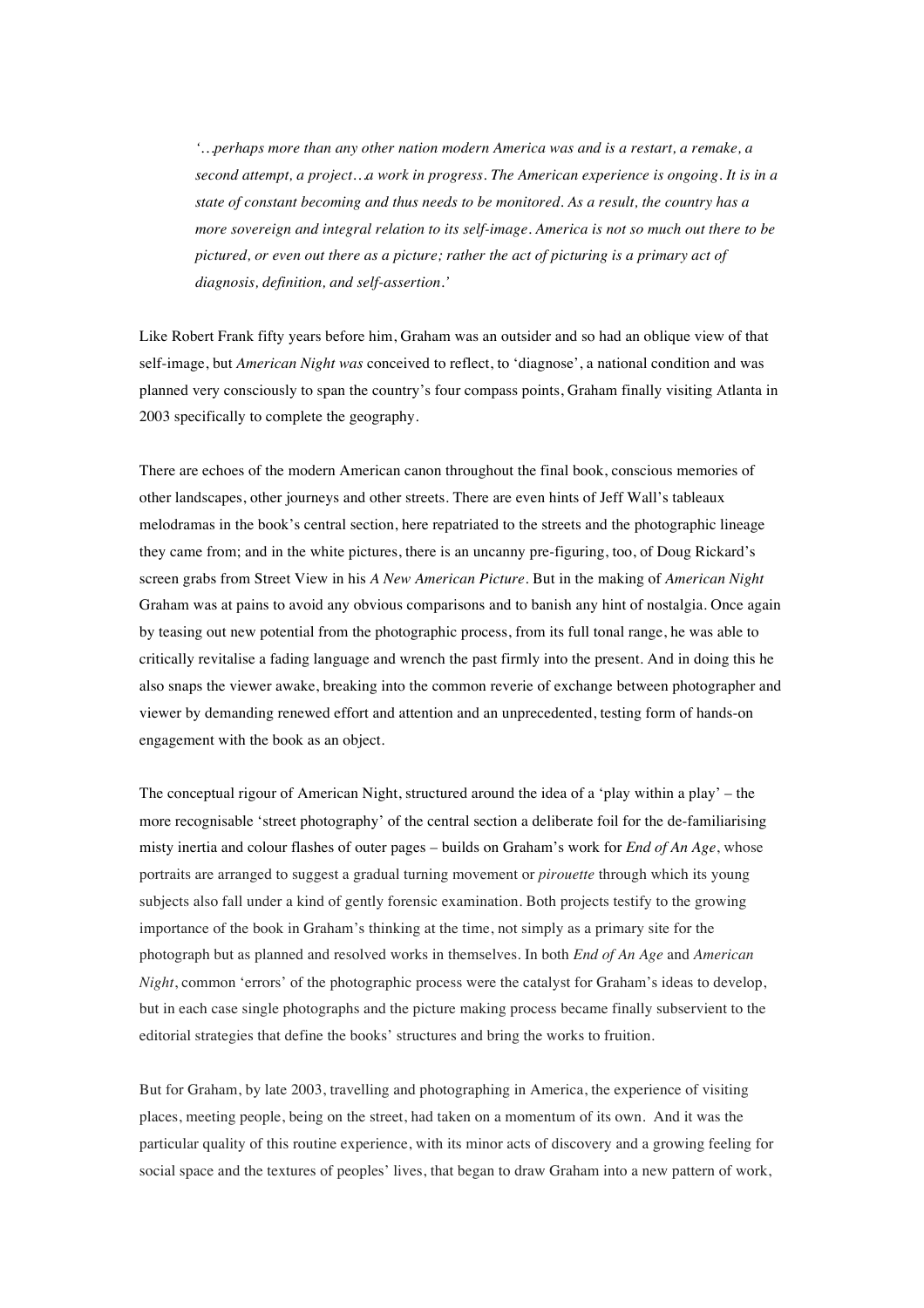one in which the act of photographing, the apparently simple, reflexive process of looking, noticing and recording ordinary things, would emerge in all its variety and complexity as an idea in itself.

……………

*The banal, the quotidian, the obvious, the common, the ordinary, the infra-ordinary, the background noise, the habitual? (....) How are we to speak of these common things, how to track them down, how to flush them out, wrest them from the dross in which they are mired, how to give them meaning, a tongue, to let them, finally, speak of what it is, who we are.'*

Georges Perec, *Species of Spaces*, 1974

*A shimmer of possibility* is an American epic of the small and incidental. There are no vistas here, no real landscapes: little sense of the great continent in all its glory. The book's sense of place remains localised and intimate, but across its twelve meandering volumes Graham's short, interlocking sequences of photographs trail back and forth across the country, joining different cities – Chicago, San Francisco, Minneapolis, New Orleans – and disparate qualities of space and experience – New York and North Dakota – to create an open, national sense of scale. And yet what this amounts to, the narrative summary, the bigger picture, remains almost impossible to grasp, as evanescent as the title suggests. Like the many route-less journeys across the country Graham embarked on between 2004 and 2007, the twelve books are in no order, each is complete but also a fragment of the whole, and to look through them is always to ponder different options, to follow new combinations, often finding oneself back in the same volume again, the same picture sequences, the same streets, returning and repeating a process like the photographs themselves. The sense of a survey is forever fractured here, as is the allconsuming logic of the road with its attendant series of decisive photographic documents and its drive to resolution. Instead *a shimmer of possibility* holds on to a prior point of fascination and delicacy. The book's sequences preserve the inconclusive art of walking, of urban wandering, its photographs like passing trains of thought simply noted, its realism – importantly for contemporary photography – nonironic and direct. In fact, in their quality of quiet, often sobering revelation about lived experience, the *shimmer* volumes are like a collection of extraordinary personal notebooks; the blending of lightness and ephemerality in the photographs with the lavish attention of the production, an important distinguishing characteristic of the publishing project.

The space and depth of *shimmer*, so geographically spread out, so experientially specific, even confined, is largely a product of the restive gauging of Graham's camera eye, down towards scraps on the pavement, sensing the torpor of the streets, and then up into the sky, momentarily lost in a sunset, distracted by a sublime break in the clouds. Time unravels, and the cadences of an imperfect world, deflating and inspiring, connected and disconnected, rise and fall in one atmosphere. But the binding threads of the book, the pivotal points around which Graham and his camera move, are people, and in one important sense *shimmer* unfolds as a diary of human encounters; the imaginative scope of the photographs, and of the entire book, generally opening out from these extended nodes of intersection. It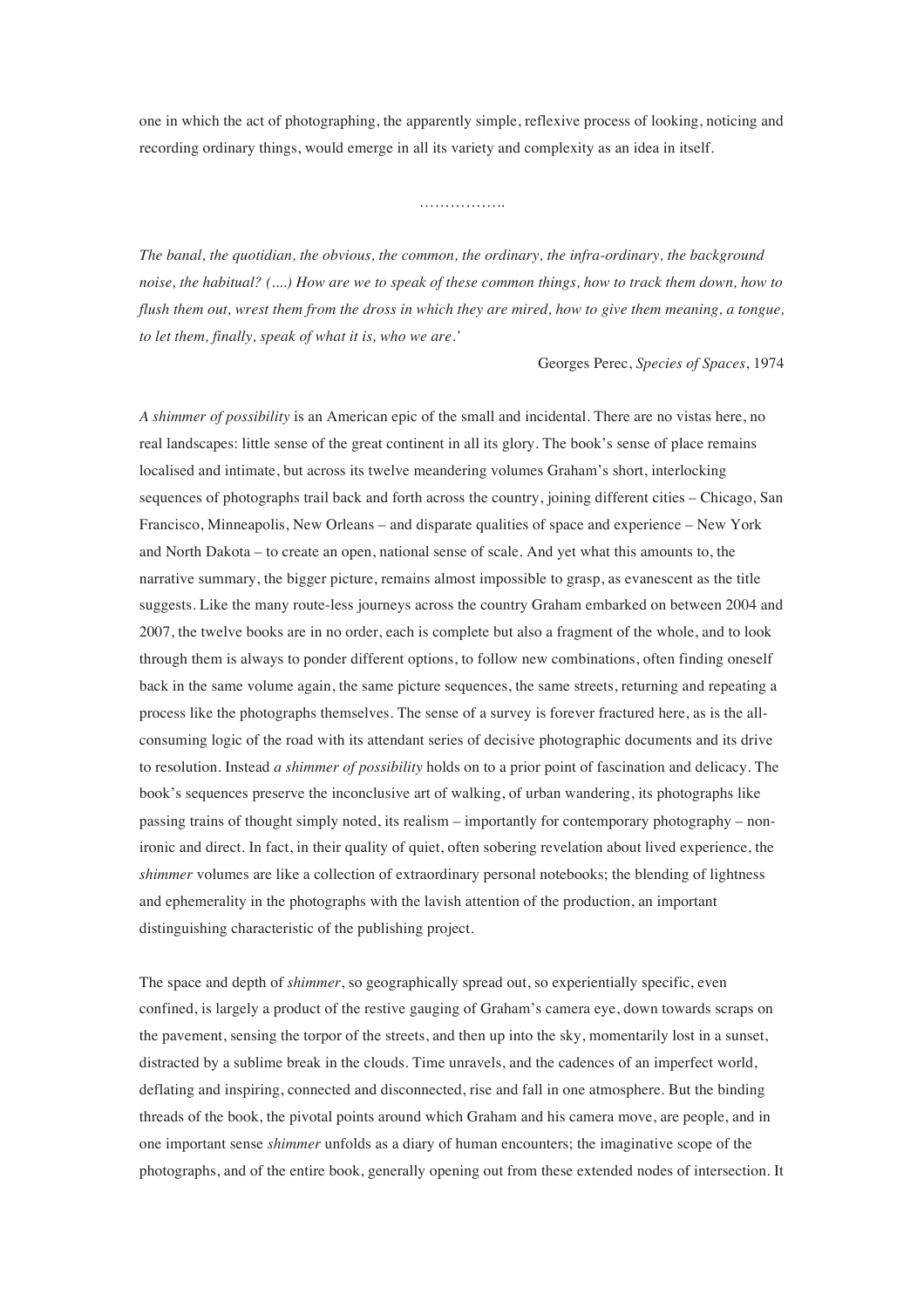is here, too, that we find the book's essential locus of intimacy, in the somatic space of one person meeting another on the street: exchanging glances, an expression, a few words, maybe a conversation. There are many of these instances in *shimmer*, where Graham met and spent time with someone, for a few minutes, sometimes for much longer, all the while noting things with his camera, adjusting, repeating, confirming, wondering.

Under an elevated freeway in Louisiana, for example, in another non-descript piece of edge-land, a man with a cat walks towards the camera, catching the photographer's eye as something improbable, but also charmed. Graham takes another picture as the man approaches, and then, much nearer, a portrait; they have met and spoken, the man posing without self-consciousness while another portrait is taken, reiterating the first. But something barely perceptible has changed, too, in the hair's breadth of a new second; a feint disturbance in the air perhaps, a tiny displacement of light, the car on the overpass having disappeared. In the next three pictures we see the cat, another independent spirit, stretching and watching in the concrete-ringed meadow; then back to the man's outstretched arm displaying a tattoo. He holds that position while Graham takes three more photographs: a casual enquiry and a gracious gesture of compliance. In the final image we see the man walking away, cat under his arm, towards the grey and forbidding Aloha Motel, and the brief exchange fades back into the great unknown of other people's lives. It is both nothing and something, inconsequential but made remarkable by the quality of attention Graham pays, and then conserves in the pages of the book; the narrative elements of a nonevent, the man, his face, his cat, the space, the highway, the grass and flowers, the arm and the tattoo, the walk towards the motel, all precious entries into a contemporary archive of American facts, all details shimmering with possibility.

Most of *shimmer's* volumes revolve around one or two of these encounters; some are more detached but others are so close that the marks and abrasions of personal hardship and social deprivation are even more keenly felt: a woman in Chicago with silver hair, her stained silver jacket from The Lakeside Inn and Casino, clutches a single banknote; a woman in Minneapolis, a green waste bin taking her weight while she coins her scratch card; and then in Washington, a black woman with orange hair sits and stares while eating a take away, the discarded remains of other such meals littered around her on the street. In each case the intimacy of the picture sequence is matched by a tension arising from Graham's physical proximity to the people; the unflinching, prying gaze of his camera, marking signs of their waning dignity. The photographs play on this unresolved tension, but as the facts are duly noted redeeming human qualities continually assert themselves. Hands, in particular, recur as an important motif in all these photographs, as they do throughout the *shimmer* volumes, signifying touch and confirming the somatic realm the photographer has entered into, while bringing us, the viewers, closer to the terms of a sensory connection between people meeting and talking to each other that can't otherwise be seen. In this sense the sequences of photographs frame what Graham has called, 'a growing consciousness of the moment in the shy, tender meeting of strangers…the recognition of consciousness breathing.'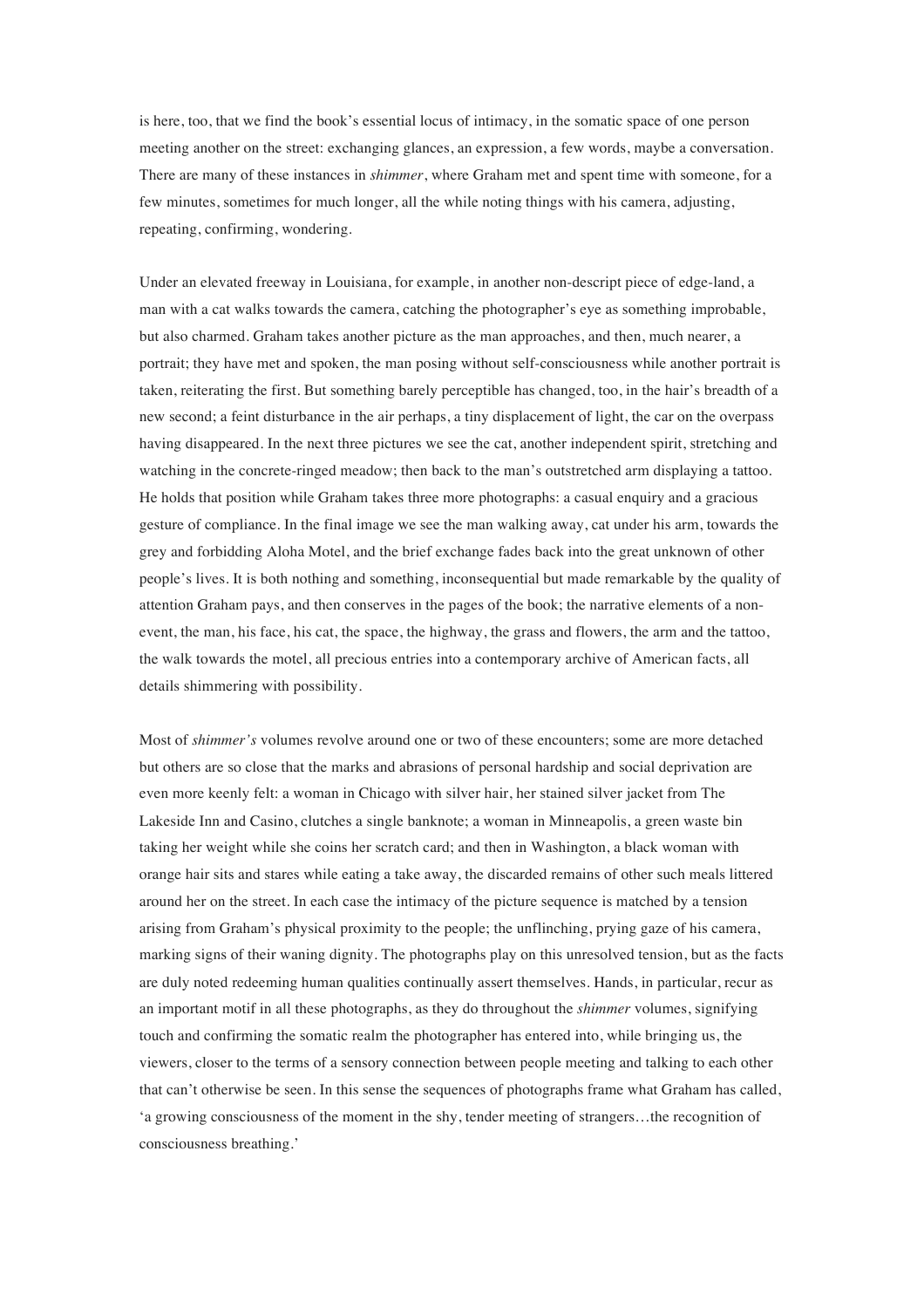What *shimmer* makes explicit here is the act of photographing as a process of moving, seeing and thinking; an interplay between intention and discovery that evolves as each subject is negotiated. In his book *Gestures*, compiled in 1991 but not fully published in English until 2014, the Czech new media theorist Vilém Flusser saw this as a fundamental condition of 'the gesture of photographing', in which the attention and awareness of the photographer develops as new perspectives are found and new details are revealed: 'the gesture of photographing is a movement in search of a position that reveals both an internal and external tension driving the search forward…' Flusser calls this, 'the movement of doubt…the philosophical gesture par excellence.' He goes on to acknowledge that photographing people is a 'complex mesh of actions and reactions', a dialogue, in which, just as the subject always reacts in some way to experience of being put under scrutiny, the process of 'observation changes the observer' too. As he says:

*'The photographer cannot help manipulating the situation. His very presence is a manipulation. And he cannot avoid being affected by the situation. He is changed simply by being there. The objectivity of an image (an idea) can only ever be the result of manipulation (observation) of one situation or another. Each idea is false to the extent that it manipulates what it takes into consideration, and in this sense, it is 'art', which is to say fiction. Nevertheless, there are ideas that are true in another sense, namely, in really grasping what is under consideration. That may be what Nietzsche meant when he said that art is better than truth.'*

This is the dialogue, the catalogue of gestures and the process of change, around which *a shimmer of possibility* turns; Graham moving, searching, following a thought, finding out, and grasping something enduring from what he sees, from those he meets. We can feel it happening throughout the book: in his meeting with the man and his cat, with the street hippy and his flowers in late night San Francisco, and with the elderly woman checking her mail box in New England. In each case the sequence of pictures firmly registers Graham's presence, not only as an active observer but also as someone absorbing information and learning from what he is seeing. One of the many rewards of *shimmer*, as a viewer, a reader, is to be allowed inside this process, and, to some degree, to share in it.

This is a long way from the image of the photographer on the street that has flickered away in the photographic imagination since the advent of the Leica in the 1930s; the compulsive, almost frenzied figure, whose mythic striving for the exemplary picture conflates the intuitive and the instinctual with preternatural powers of anticipation, judgement and intelligence. So often these traits and the restless physical activity propelled by them have conjured predatory, even animalistic associations. Captivated by Robert Frank's physical movements, Jack Kerouac described him as 'prowling like a cat, or an angry bear', reiterating the now pervasive hunting metaphor in which the passive subject is the victim of a violent intrusion. More subtly perhaps, Joel Meyerowitz remembers first hand experience of Frank 'sliding and weaving his way' around his subjects and 'through their lives'. 'Occasionally he would whisper something…but mostly he made his suggestions physically, in the way he moved…it was a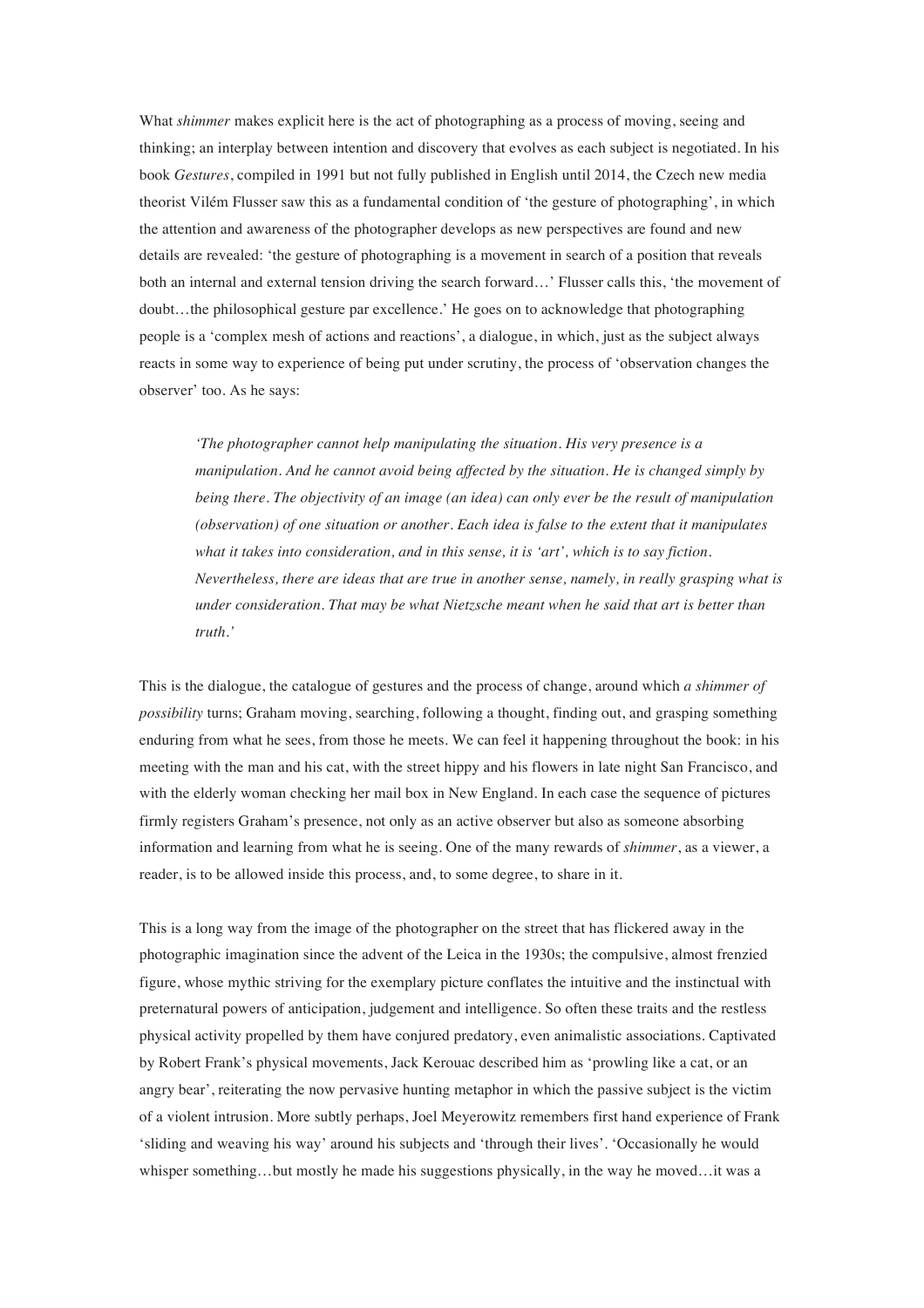ballet. He was using his body to make photographs and his timing was precise.' Moreover, the successful street photographer has often been characterised as a figure that achieves, and relies upon, a heightened state of physical tension in which the body and the camera are necessarily fused, the act of photographing as organic and as automatic as the blinking of an eye. Truman Capote remembered once watching Henri Cartier-Bresson on a street in New Orleans, 'dancing along the pavement like an agitated dragonfly, three Leicas swinging from straps around his neck, a fourth hugged to his eye: click, click, click (the camera seems to be part of his own body) clicking away with a joyous intensity, a religious absorption.' Similarly the writer Malcolm Brinnin observed that 'while he is focusing on one thing, (Cartier-Bresson) quivers in the imminence of ten others… When there's nothing in view, he's mute, unapproachable, humming-bird tense.' And perhaps more than any other photographer, Garry Winogrand inherited the street photographer's mantle of animal intensity infused by that sense of balletic grace. One of his students in the mid-1970s has this extraordinary description of Winogrand working on the street; it's worth quoting in full:

*'He had an amazing athletic ability when he held a camera in his hand. Honed by shooting hundreds of thousands, or perhaps even a million exposures, his technique was amazing because he was always moving. He also had some idiosyncrasies. He would walk the sidewalks, often caressing his face with his camera. He would sometimes flop his Leica from his right hand to the left… No matter what Garry was doing with the camera, his eyes were always looking for the next shot. His head would turn side to side. He was like a predator looking for his next meal. And when he saw his target, his problem so to speak, he would instantly meter the light by experience (I never saw him use a light meter), look down at his camera settings, make any needed adjustments; then he would literally walk up to the subject and snap the camera up to his eye and instantly freeze long enough to press the shutter. Then he would keep walking past the subject all the while lowering his camera and a 1/1000th later he was gone. After the shot, if someone acknowledged him with a grin or question, he would tip the camera to the subject as his way of saying thanks.'*

One of the paradoxes of the exemplary street picture, of Cartier-Bresson's mantric 'decisive moment', is that it hardly ever represents the final resolution of all this high-pitched physical activity, but is more commonly a by-product of them, identified and selected later from frames of the same event that precede and follow it. To fully appreciate, to 'see' the picture, and to authorise the photographer's consummate skill and judgement at the point of exposure, it is necessary to withdraw the decisive photograph from this 'before and after' sequence and so elide from it any sense of the physical process, the 'movement of doubt', that brought it into being. It is only in the contact sheet, the traditionally suppressed object of the photographer's art (but which, perhaps ironically, Cartier-Bresson always said revealed the 'true' photographer), that a more rounded impression of photography as a physical activity developing through time, as a series of actions and reactions, becomes clear.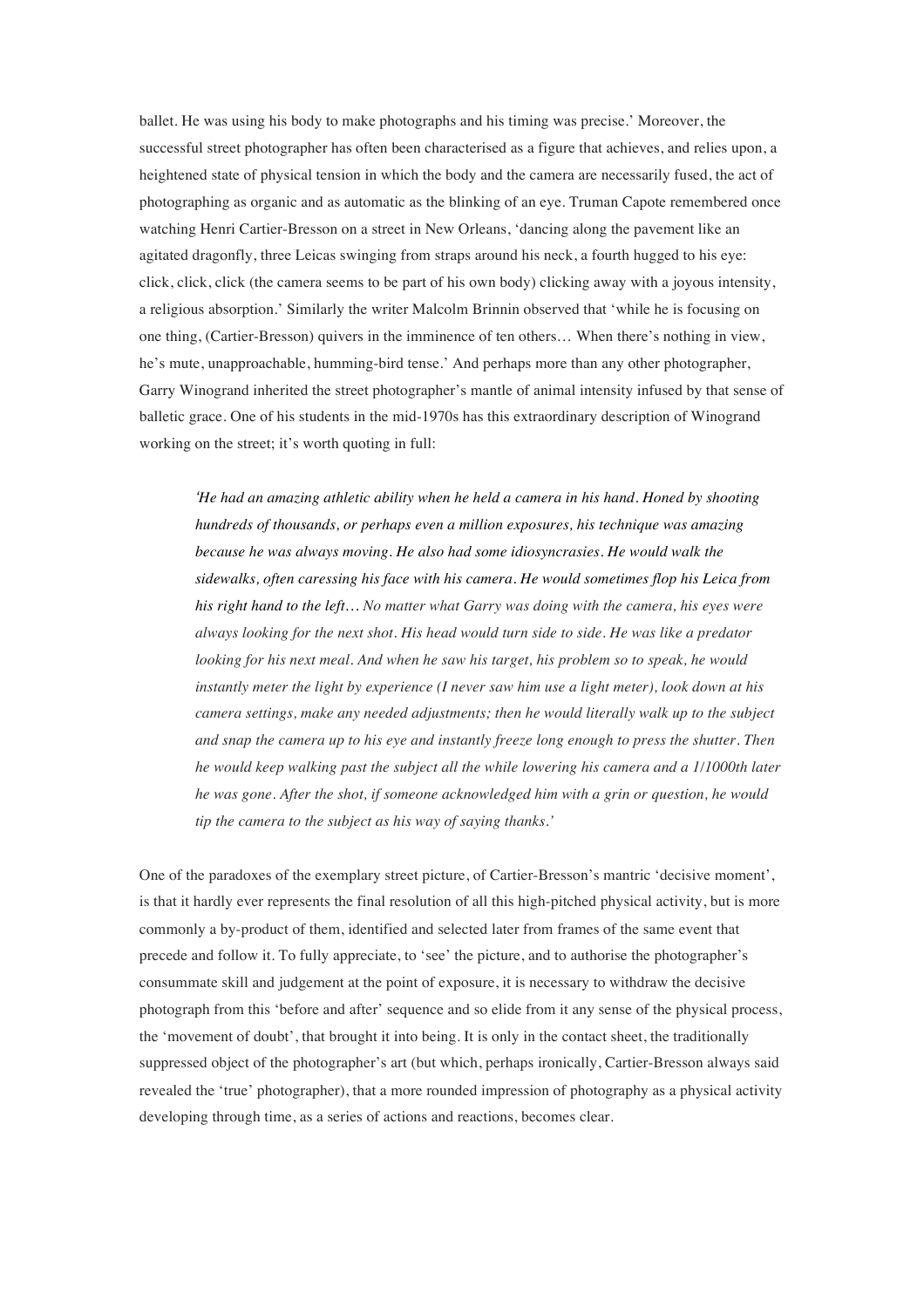It is this more embodied sense of photographing, crucially preserved on the pages of *a shimmer of possibility* through the selection and editing process, that helps to give Graham's project its distinctive and radical character. As mentioned above, it was partly born out of the experience of working across America, the response to a new social landscape and to conditions of inequality both startling and omnipresent: a walk along almost any street unveiling the evidence. But Graham's ideas also developed from reviewing the work he was making, not in a contact sheet, but as he clicked through it as part of 'the workflow on a computer screen.' As he has said: 'the earliest series (of *shimmer*) were shot on film and then scanned, and going through them on screen and seeing the stuttering filmic sequence rather than a contact sheet, I began to notice this beautiful flow happening.' It can be seen in the first sequence Graham made for *shimmer* outside a motel in Pittsburgh, of an African American man mowing an entire hillside of grass with a hand mower, the 'snapshot' informality of the images suggesting the photographer's immediate, reflexive process of watching and noting this scene over a short period of time. The striving for a definitive single image here has given way to the impetus, the 'stuttering' sequential process that the act of photographing has set in motion.

As his work developed and as he began using a digital camera, the idea of the 'flow' began to shape Graham's practice more consciously – following a thought and following something happening on the street having a kind of synchronicity, part of the same process of opening up and paying more attention to the experience of the here and now. Look, for example, at his photographs of two people carrying shopping in Austin, Texas, the women's red top and the man's blue sweat pants colour co-ordinated with the large pack of Pepsi the man carries on his shoulder. There are nine pictures in all – two others noting distractions along the way – and there is almost nothing particularly memorable about the event, just a journey through another of those depleted roadside landscapes. In two pictures the people pass a cemetery, echoes of loss and remembrance momentarily in the background, but they walk on, anomalies in a landscape built for driving, and they don't look back. Graham's deliberately artless sequence of pictures hangs in the air and comes to nothing as the couple finally walk away into the distance. The sequence simply says 'this happened', it's an inventory of time and space, and yet an undercurrent of burden makes itself felt, too, in the weight of the Pepsi pack and the dilapidation of the surroundings; life going on, for better or for worse.

In some respects Graham's pictures mimic the endless vernacular production of digital culture, the automatic recording of everything and every moment by the enthusiastic amateur with a phone or a new digital camera. It's another story about heedless consumption as a social palliative. But in reflecting something of what John Szarkowski once called the 'texture, reference and rhythm' of the vernacular culture, of the 'ubiquitous amateur next door', Graham's work here also stands in counterpoint to it; the *difficulty* of photography now, as he has said, is its blanket infiltration of our lives, the challenge of the photographic artist is to impose himself upon that ubiquity, to be in the wider culture and at the same time stand apart from it.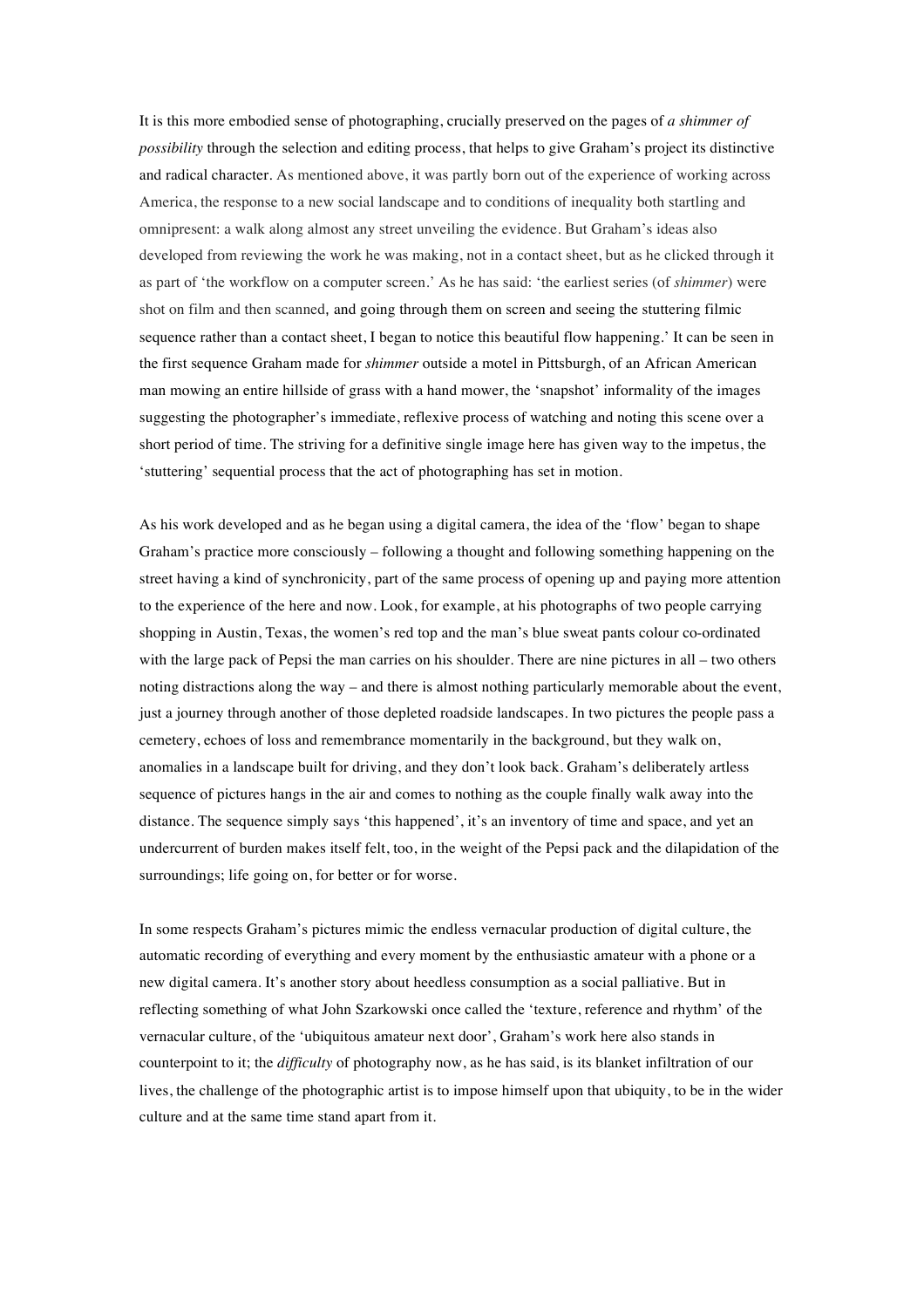*Life's single lesson: that there is more accident to it than a man can admit to in a lifetime, and stay sane*"

*Thomas Pynchon, V*

For a while in the mid-1960s William Eggleston would visit an industrial photo-lab in Memphis at night, spending time there during operating hours staring at continuous ribbons of small oblong images emerging from the processing machines. They were records of family events, holidays, weddings, children's parties, exposed on the same film but happening days or even years apart. He described it later as one of his 'most exciting, unforgettable experiences…and an education.' It was also a seminal moment for photography in general, and two things about it (at least) seem significant for Graham, and for *shimmer*. The first is a question of colour and form, and Eggleston's dawning recognition over those weeks of the boundless vernacular language of colour photography, with all its 'idiosyncrasies, informalities and candour', as a new crucible for the medium's unruly power. But the second is the very randomness of those photo strips, the arbitrary blend of domestic events that denote life rolling forward; the great intervening absences of time that each event bleeds into becoming the imaginative space where the lives fill out and change, and where they intertwine with other similar domestic worlds. Graham's sequences of photographs in *shimmer* also span gaps of time and place, their interweaving of narrative threads, their digressions and abrupt shifts of scene creating imaginative space and a sense of the country at large, while mirroring its social divisions and discrepancies and the unpredictable fluctuations of everyday lives that refuse to obey the laws of common sense. But this is not the pleasures and terrors of domestic comfort. In so much of the book private despair spills out into public life, onto the streets, and repeatedly that invitation of Graham's to *share* in his experience of contemporary America, is one where he forces us to look when looking is difficult, where, simply out of respect, we might rather avert ours eyes.

Nowhere is this quite so acute as in New York, in the brown volume of *shimmer*, where seven photographs of an evidently troubled woman are edited together with eight fiery, majestic Dakota sunsets. The repetition here is, on the one hand, uncomfortably insistent, and on the other extravagant, almost indulgent in its replaying of a perennial photographic cliché; both a genuinely awed response and a kind of extended quotation. Back on the streets there is little sense this time that Graham has approached the woman. Although he moves to follow her, his pictures suggest a detached observation of her movements, again from frame to frame: the hand to the head, the deep draw on a cigarette – even the busy check of her oversize jacket seems to restate her agitation. The sunsets offer respite from the uneasy pressure of this inspection, but their burning also feeds back into the street photographs as a metaphor. In this way Graham's sequences deliberately compress emotional and representational extremes: the genre of impassive, hard-nosed street reportage finding a strange and unlikely alliance in the romantic sublime. Both sequences are American documents, yet both infer states of mind, too, and in their achingly real and mythic associations they represent a country of impossible contradictions. The sunsets evoke an ideal American space, but in human terms they are not actual spaces at all, merely backdrops for longing. In contrast, in the final photograph of the New York sequence, we gain a view of the city – blurred, chaotic, bright colour flecking its deep contrasts of light and shade. This is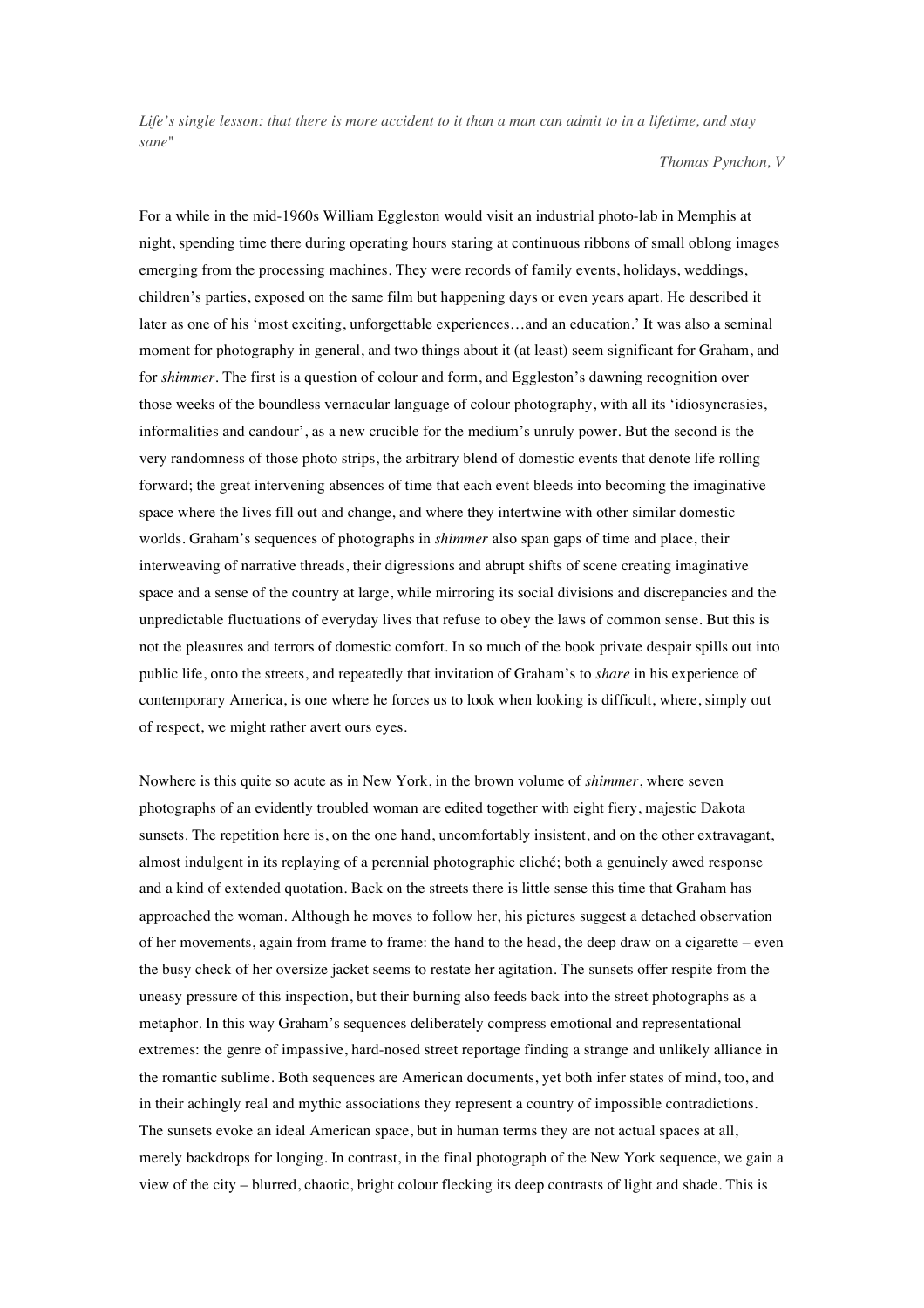the real human stage that the distressed woman, hand still clutching her head, will walk back into: the city as a place, as an image and as an idea.

……………

*'The street in the extended sense of the word is not only the arena of fleeting impressions and chance encounters but a place where the flow of life is bound to assert itself. Again one will have to think mainly of the city streets with its ever-moving crowds. The kaleidoscopic sights mingle with unidentified shapes and fragmentary visual complexes and cancel each other out, thereby preventing the onlooker from following up any of the innumerable suggestions they offer. What appeals to him are not so much sharp-contoured individuals engaged in this or that definable pursuit as loose throngs of sketchy, completely indeterminate figures. Each has a story, yet the story is not given. Instead, an incessant flow casts its spell over the flaneur or even creates him. The flaneur is intoxicated with life in the street – life eternally dissolving the patterns which it is about to form.'*

*Sigfried Kracauer,* Theory of Film: The Redemption of Reality*, 1960*

If *a shimmer of possibility* was the product of journeying and wandering, of a roving camera eye that goes out to meet America, and sees it through a series of disparate encounters with people and places, the final part of Graham's American trilogy, *The Present*, is firmly located, its view radiating out from a fixed position, or series of static points, around which a city moves, 'eternally dissolving the patterns which it is about to form'. There is so much in Sigfried Kracauer's evocation of life on a city street that chimes with Graham's work in *The Present* (2012); that image of the spellbound observer whose sense of *being in place* is 'created' by what is happening around him. Yet the spark for Kracauer's passage is film, his words intending to evoke an affinity between our experience of the medium and the city's 'assertion' of that 'flow of life'. There are obvious visual connections between Graham's work, both in *shimmer* and *The Present*, and the frames of a film. He has suggested that *shimmer's* volumes are forms of 'filmic haiku', and his analogy between its first photographs and 'stuttering filmic sequences' might also apply to his work in *The Present*, albeit now pared down to two or three pictures. But as much as they open up photography's decisive moment by invoking the temporal flow of a film camera, the real affect of Graham's picture sequences is to emphatically reinforce the differences between the two media, and to assert the specific qualities of the still image that Graham has always been such a passionate advocate for.

The 'sharp contoured individuals' the elude Kracauer's imaginary observer/filmmaker, are the same pivotal figures that Graham's camera in *The Present* singles out in such extraordinary detail. It is exactly the drifting between these main protagonists, that occurs as Graham switches his attention, adjusts his camera's focus and introduces lapses of time (in the moment of exposure and through the editing process), that creates *The Present's* strange halting momentum, that stuttering forward again, the heartbeat echoing from the pages of *a shimmer of possibility*. If there were a more durable analogy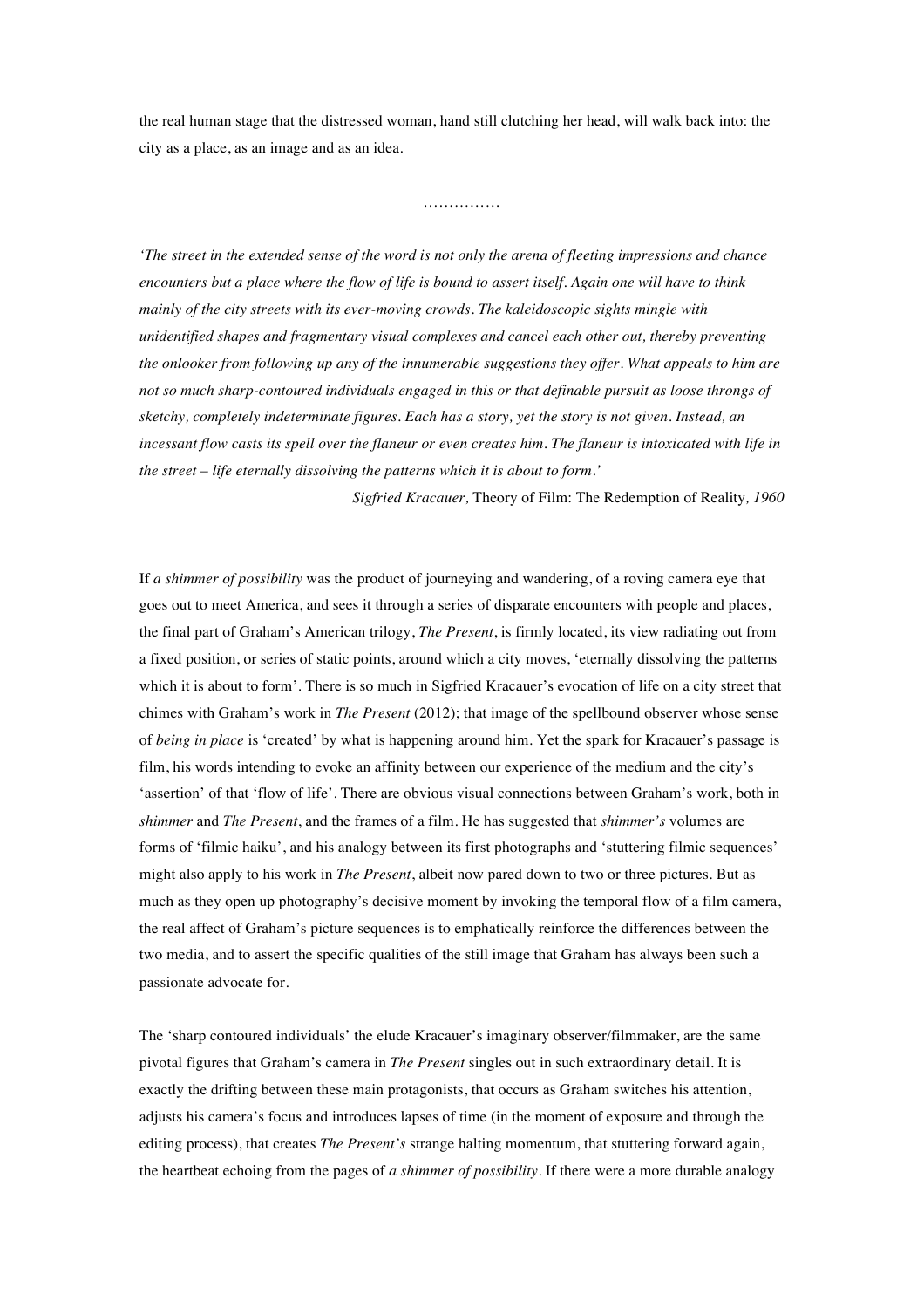to film in *The Present* it would be to the freeze-frame, that function that lodges itself in the increasingly interesting fold between the still and the moving image. But Graham's finely tuned photographs belong to a very particular condition of seeing and thinking with a still camera. For Flusser this hinges around what he calls a series of 'abrupt judgements'; 'the photographer looks through a *categorical* apparatus and, in doing so, pursues the goal of grasping the world as a series of distinct images (definable concepts). The filmmaker looks through a *processual* apparatus, with the goal of capturing the world as a stream of indistinguishable images (indefinable concepts).' If we look, for example, at three photographs of a man in a black, short sleeve shirt and grey trousers crossing a road: the entire sequence represents perhaps a minute passing. The photographs denote time moving forward and what they make clear is that the operation of the shutter and the focus are in each case a response to apparent sights; specific visual stimuli that nudge Graham's impulse to make a picture as the scene and his awareness of it evolves: the man in his well of light, waiting, lifting his cigarette to his mouth; then, in the background, the woman in the green tee-shirt waits, too, lifting her hand to her head; and finally the man crossing the road, in focus again, and exhaling smoke. There is nothing 'decisive' in these photographs; across each image visual information is incidental and fragmentary, and there may other pictures taken between them in which we could track the time-bound events more closely. But what we glean from the three pictures included in the book is an impression of selective attention as it changes, and the acuity of that attention from which we, the viewers, can begin to grasp the texture of things and imagine ourselves into the scene. Once again, the photographs suggest the photographer's tangible, embodied presence on the street as an active observer; the matching of the camera's precision with the gentle, equivocal nature of Graham's deliberate repetition, enhancing that sense, too, of photographic seeing not only as a form of noticing and pointing out but as the basis of a human connection, a form of empathy.

Since its inception in the 1930s, modern street photography helped to redefine our conception of social space in the city: the private territory that people move within on the street could now be violated by the mobile photographer with a small camera who, even as they approached their subjects and brought the camera to their eye would remain distant; 'psychically outside the events they pictured'. This conflict is at the heart of the street photographer's traditionally predatory associations; nevertheless it has endured as an image and as the basis of a common practice. As we have seen, part of Graham's pattern of work in *a shimmer of possibility* was to conduct an entirely different form of street encounter, to make its duration and the nature of its physical, sensory space more keenly felt, and to openly erode the 'psychic distance' between the photographer and subject. In *The Present*, on streets with a different tempo, he steps away from that condition of intimacy as a framework for enquiring and discovering, standing back to take in a wider view of the street and the city as a stage across which people move. The private, discreet worlds of public space reassert themselves here as a multitude of unknowable individual paths, arriving and departing, crossing, merging and diverging – an offering to the photographic frame of an endless variety of tableaux.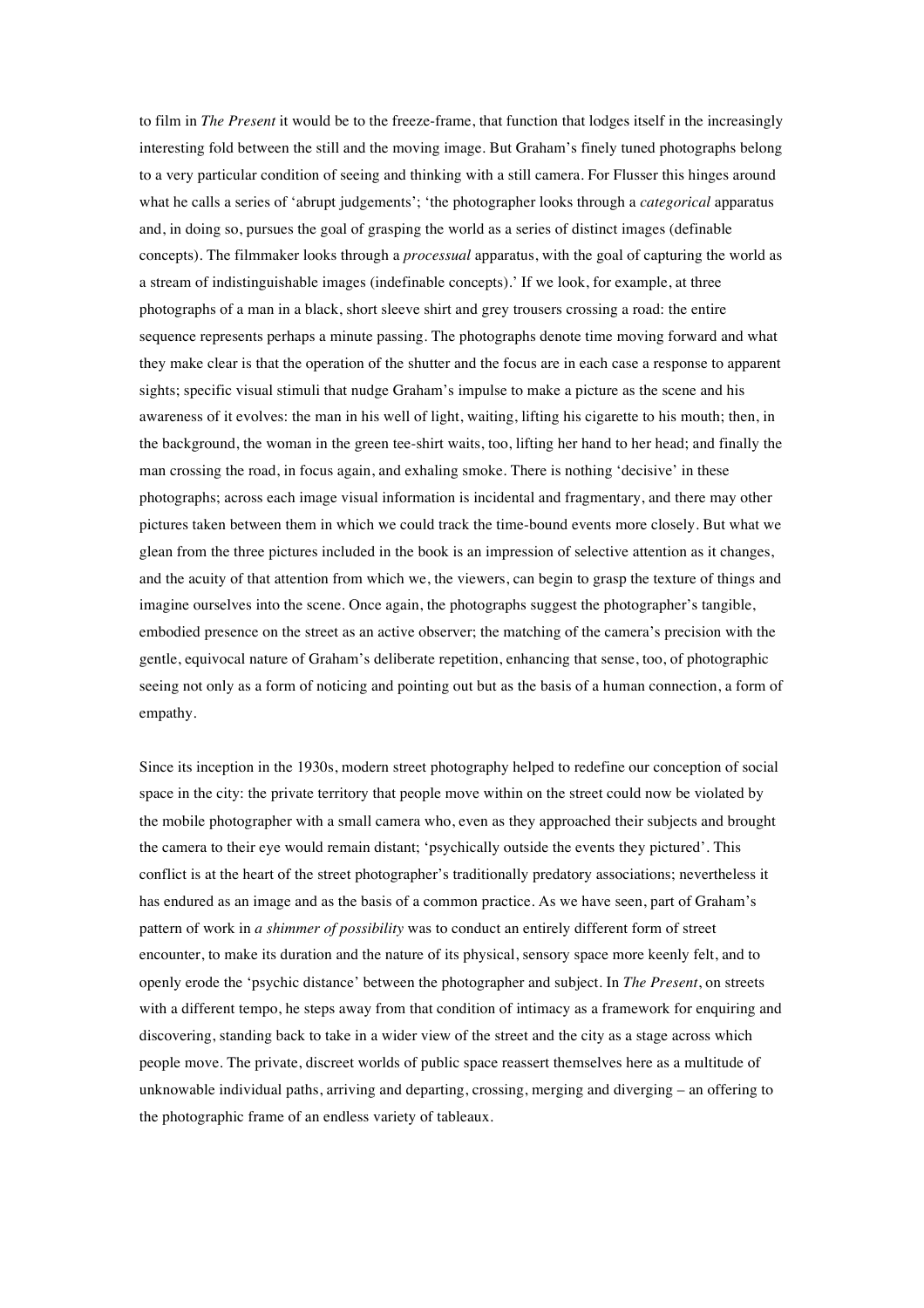But in structuring his tableaux around a central figure from the crowd, brought momentarily into sharp focus, Graham's photographs continually intimate personal narratives; drawing out the particular from blurry anonymity. And as these points of vivid particularity shift from person to person over two or three pictures, the sense develops of connections and comparisons being made. In a place where poverty and affluence and diverse working lives literally rub shoulders, social contrasts are an unavoidable condition of the street. Yet in Graham's comparative, weighing up of difference in the city, the sense of social observation and commentary, which came to the fore so pointedly in *shimmer*  and *American Night*, continues to infuse the more general sense of heightened attention and fascination that *The Present* generates.

And again Graham uses the physical form of the book to underpin these ideas. The use of flaps to extend picture layouts and create additional space in a book has, in the past, been considered a luxury concession of the publisher's contract, a measure of confidence in the work and the book. But in *The Present* they are fully integrated into the book's complex structure and are a pivotal part of the viewing experience. If *American Night* introduced jolting contrasts and the strain of legibility to that experience, and *shimmer's* twelve volumes and interwoven picture sequences created a fractured entity of multiple options, the flaps of *The Present* feed into the plays of repetition and comparison in Graham's work by adding another layer of concealment and disclosure, and by activating another level of hand to eye coordination. Opening the flaps gives dramatic emphasis to the dislodging of the single photographic moment by revealing other alternative or comparative images and by folding an extra element of real time, the time of the street, the time of photographing, back into our experience of the book. In the time of turning, for example, the scene of a smartly-dressed African American man crossing the street is replaced by another showing his poor counterpart, making that same crossing, but as hunched and forlorn as the be-suited man is poised and elegant. In the time of turning we feel the city rearranging itself, as it does while Graham watches; people appear and disappear, either making way for others to emerge or, like the young Asian woman walking past a blue office façade, leaving an uncanny vacant space in the city, and a memory as the photographer's invisible subject.

Space, according to Heidegger, neither external object nor inner experience, is something we enable and sustain by our presence and by our actions. Our cities, our landscapes shape our existence and we, in turn, shape them, we live through them and they through us. But the built environment of Manhattan exerts a powerful presence on its streets, the deep canyons of space creating sharply defined areas of light and shadow, a visual abstraction that further frames, highlights and envelops Graham's figures as they move in an out of focus in his photographs. And these plains of dark and irradiated space also mark contrasting zones of visibility in the work. As people wander on and off the sunlit stages of the street, they cross boundaries of clarity and obscurity, some of which are defined by areas of murky half-light, while others are forbidding walls of darkness that threaten to engulf the passers by. In one exceptional photograph, for example, a man in a red tee shirt, swigging from a bottle, teeters on the brink of one such looming boundary as if about to enter a shadowy parallel city. It is a caught moment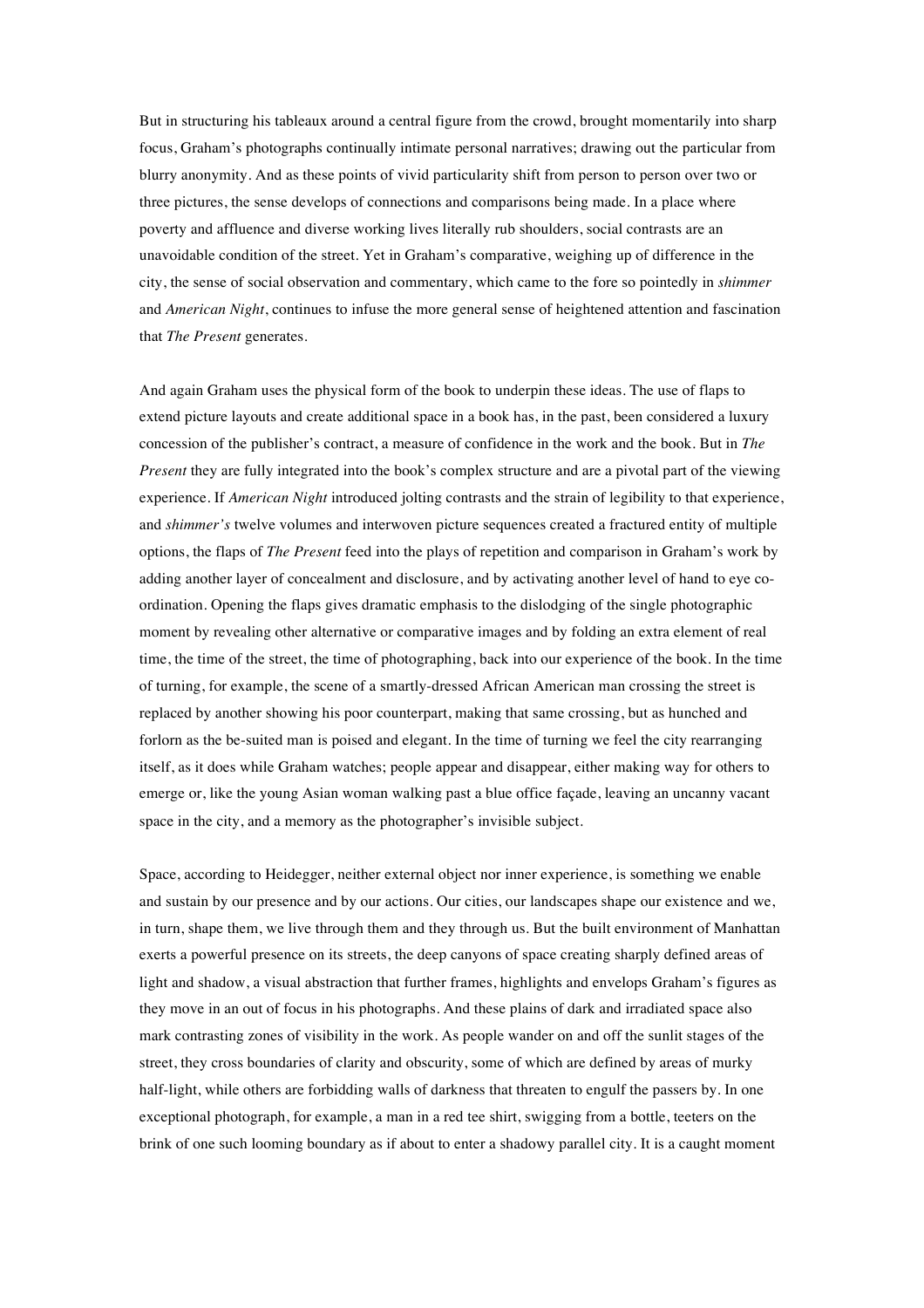of significant tension as, within the terms of Graham's work, the man's next step will also be a fall into the abyss of invisibility.

The partiality and fallibility of seeing, for which *American Night* was such a powerful extended metaphor, returns here as part of the fluctuating state of being on the street. It is a place where Graham's crystal clear points of description, the mesmerising details that confirm the capabilities and apparent certainties of his camera's vision, are haunted by reminders of sight as a continually compromised and fragile human sense. In this city of images seeing is continually tracked by the spectre of blindness. On the pages of *The Present*, in picture after picture, the blind make their uncertain way through the city; their white sticks a recurring sign in the images. People with eye patches also frequently divert Graham's attention, and more so than we might first realise; the visual evidence itself being partially obscured, hidden in the shadows or buried back in the sub-strata of the photographs. In this way the pervasive instability of sight in the work becomes clearer the more concentrated our own attention is, the more committed we are to looking ourselves.

……………

Rather than *duplicate* our impression of the world that moves around us, as film does, the still photograph intervenes and profoundly changes it, adding another layer to the potential of human vision by creating a space for examination and reflection. But the results are inevitably ambiguous. By recreating reality, by *re-shaping* the world inside the flow, and by holding up a version of it for sustained and detailed analysis, the still photograph gives us something at once more formal and more legible but also more enigmatic. However, in contrast to the exemplary, single photograph, which is necessarily abstracted from the act of photographing in order to underscore that enigmatic quality, as the mysterious *possession* of something precious about reality that will always elude the naked eye, Graham's work in *The Present*, as it had done so intimately in *shimmer*, places the viewer back in the world of active, unfolding visual experience, with all its concentrations and distractions, its capacity for revelation and distortion, its wonder and its contingency. There on the street, Graham operates in a human dimension, his camera lens meeting people at eye level. As he focuses on individuals in the crowd, the blurred forms of others closer by, or brushing past him as he makes a picture, break into frame. He is conspicuously one viewer among a mass of others, and although his own image remains invisible, his embodied presence is reinforced and continually *felt* through the highly subjective quality of the short picture sequences that chart his responses to those human tableaux as they form and dissemble around him. Instead of the detached, objective spectator, Graham here places himself at the centre of a wider perceptual field in constant flux, where the process of seeing and the character of what is seen are bound together in a reciprocal relationship. In his last published essay, *Eye and Mind*, Merleau-Ponty insisted on the primacy of this relationship, replacing the traditional image of the observer with that of the *seer*: 'Immersed in the visible by his body, the *seer* does not appropriate what he sees; he merely approaches it by looking, he opens himself to the world.' As Tim has suggested, it's